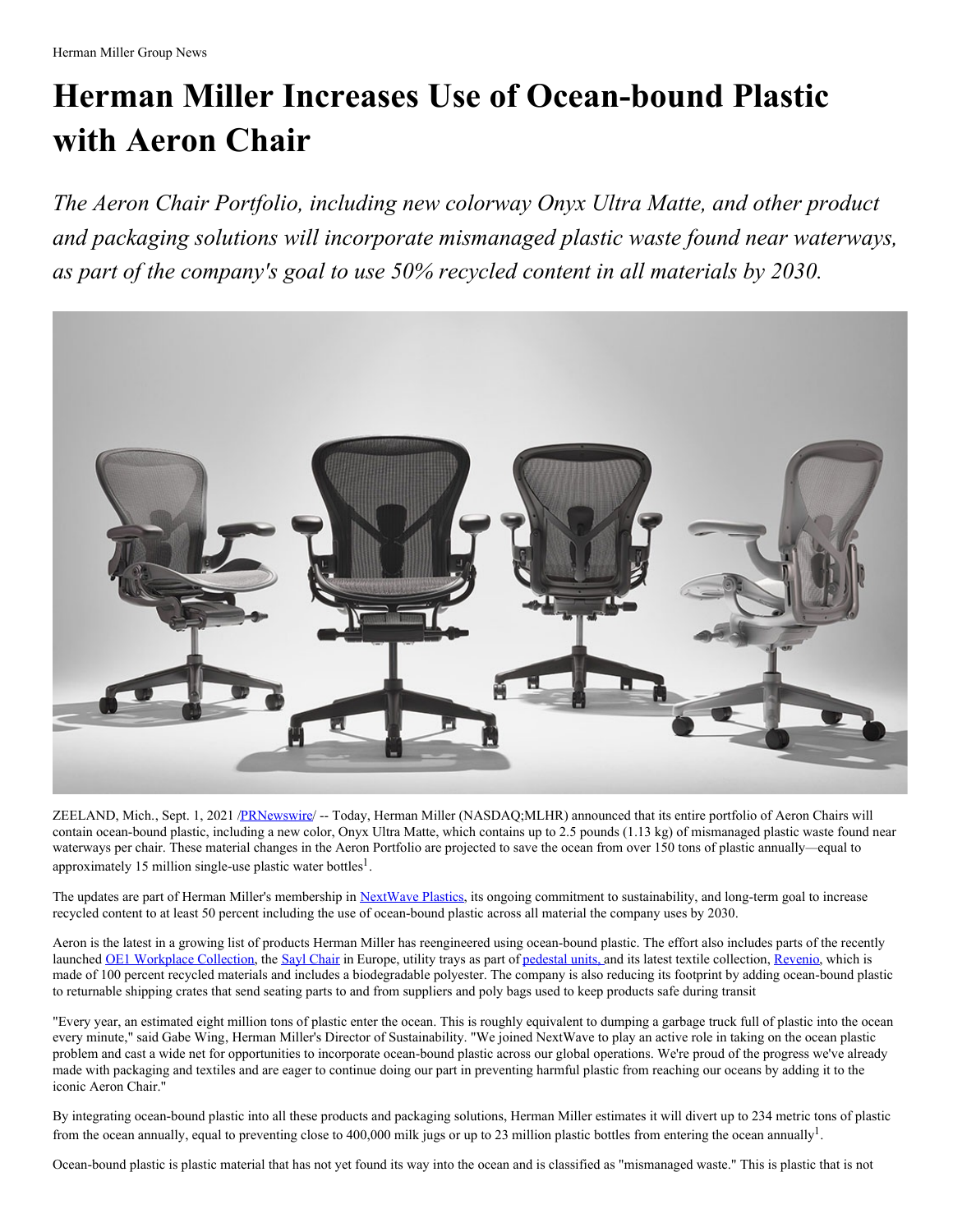being collected, is unlikely to be collected, and is found within 50 kilometers of a coastline. Common examples of ocean-bound plastic include plastic bottles, jugs, caps, and fishing gear.

Your browser does not support the video tag.

When plastic waste builds up in coastal cities, suppliers work with local pickers to collect the plastic. Once collected, the material is ground, washed, and pelletized. From there, it is sold to manufacturers who test and re-engineer the plastic to incorporate into products.

"On our current trajectory we are at risk of tripling the rate of new plastic entering the ocean every year. A critical strategy to disrupt that path is to demonstrate the value of ocean-bound plastic. In bringing the Aeron Chair made with ocean-bound plastic to market, Herman Miller is not only proving the commercial value of the material, but showcasing the power of collective action in developing ocean-bound plastic supply chains," said Dune Ives, CEO of Lonely Whale. "Herman Miller, and all members of the NextWave Plastics consortium, are taking the necessary action - today - to make a positive impact for the ocean and for us all."

The plastic used in Aeron is currently sourced from India and Indonesia, which are two of many locations where Herman Miller and other NextWave member companies are creating demand and establishing a supply chain for this material. By sourcing ocean-bound plastic from these areas, the companies are making both economic and social impact by supporting local communities and employing individuals who make a living collecting mismanaged waste near the shoreline.

"We're doing more than making an environmental impact," said Bob Teasley, Director of Supply Management at Herman Miller. "By working with coastal communities around the world to harvest ocean-bound plastic, we're increasing demand, creating jobs, and boosting economies."

# **Making the best, better for Earth**

*We advanced the Aeron Chair, adding ocean-bound plastic to the body—all without compromising what makes it the best work chair on Earth.*

Aeron's legacy of sustainability and innovation continues to evolve since its introduction nearly 30 years ago. Designed by Bill Stumpf and Don Chadwick in 1994 and remastered in 2016, it first proved pioneering in both ergonomics and material innovation, without relying on the standard use of foam, fabric, or leather found in most office chairs at the time.



The Aeron Chair is Herman Miller's top selling seating solution and has received a variety of awards and recognition including the Good Design Award (GDA) from the Chicago Athenaeum Museum of Architecture and Design, FIRA (Furniture Industry Research Association) award, the IDSA Designs of the Decade award,

and is part of the permanent collection of MOMA. It was also the company's first product to receive the industry-leading Cradle to Cradle V3 Silver Level certification, assessed on environmental and social performance.

Depending on configuration, the ocean-bound plastic in Aeron can be found in the frame and tilt covers of the chair and contains between 0.5 and 2.5 pounds (226.8 g and 1.13 kg) of the material per chair, equivalent to approximately 23 to 114 plastic water bottles. The new Onyx Ultra Matte colorway contains the highest amount of ocean-bound plastic at almost 2.5 pounds (1.13 kg) per chair. All chairs within the Aeron Portfolio are up to 90 percent recyclable<sup>3</sup> and composed of over 50 percent recycled content<sup>2</sup>.

Aeron is available in a palette of four material expressions centered on elements pulled from the Earth. Onyx is a dramatic ultra-black shade intended to modernize Aeron. Graphite is a distinctive dark gray, with a classic textured finish. Carbon offers a balanced neutral that works equally well in warm and cool environments. Mineral is the lightest and illuminates Aeron's finer points, ideal for open floorplans and spaces. Each component of the chair was thoughtfully designed, creating a fundamentally harmonious color palette.

Aeron's new Onyx Ultra Matte colorway will be available to order in North America starting in September 2021. All Aeron colors and configurations will be updated to contain ocean-bound plastic and will be available to order soon globally. Other use-cases with ocean-bound plastic including OE1, packaging, and the Revenio textile collection are in production now.

## **Related Links**

[hermanmiller.com/aeron](https://c212.net/c/link/?t=0&l=en&o=3276385-1&h=1262853155&u=https%3A%2F%2Fwww.hermanmiller.com%2Fproducts%2Fseating%2Foffice-chairs%2Faeron-chairs%2F&a=hermanmiller.com%2Faeron+) [hermanmiller.com/sustainability](https://c212.net/c/link/?t=0&l=en&o=3276385-1&h=4289857892&u=https%3A%2F%2Fwww.hermanmiller.com%2Fbetter-world%2Fsustainability%2F&a=hermanmiller.com%2Fsustainability) [hermanmiller.com/ocean-bound-plastic](https://c212.net/c/link/?t=0&l=en&o=3276385-1&h=4226603912&u=https%3A%2F%2Fwww.hermanmiller.com%2Fbetter-world%2Fsustainability%2Focean-bound-plastic%2F&a=hermanmiller.com%2Focean-bound-plastic) [nextwaveplastics.org](https://c212.net/c/link/?t=0&l=en&o=3276385-1&h=806068586&u=https%3A%2F%2Fwww.nextwaveplastics.org%2F&a=nextwaveplastics.org)

## **Other Resources**

Herman Miller [Ocean-bound](http://stage.mediaroom.com/hermanmillergroup/image/HM_OBP_one-pager.pdf) Plastic One-pager

- <sup>1</sup> Based on annual sales forecast
- <sup>2</sup> Based on top selling global model
- <sup>3</sup> Based on available recycling facilities

## **About Herman Miller**

Herman Miller is a globally recognized leader in design. Since its inception in 1905, the company's innovative, problem-solving designs and furnishings have inspired the best in people wherever they live, work, learn, heal, and play. In 2018, Herman Miller created Herman Miller Group, a purposefully selected, complementary family of brands that includes Colebrook Bosson Saunders, DWR, Geiger, HAY, Maars Living Walls, Maharam, naughtone, and Nemschoff. Guided by a shared purpose—design for the good of humankind—Herman Miller Group shapes places that matter for customers while contributing to a more equitable and sustainable future for all. For more information visit [www.hermanmiller.com/about-us.](https://c212.net/c/link/?t=0&l=en&o=3276385-1&h=1816492297&u=https%3A%2F%2Fc212.net%2Fc%2Flink%2F%3Ft%3D0%26l%3Den%26o%3D3211420-1%26h%3D3487413848%26u%3Dhttp%253A%252F%252Fwww.hermanmiller.com%252Fabout-us%26a%3Dwww.hermanmiller.com%252Fabout-us&a=www.hermanmiller.com%2Fabout-us.)